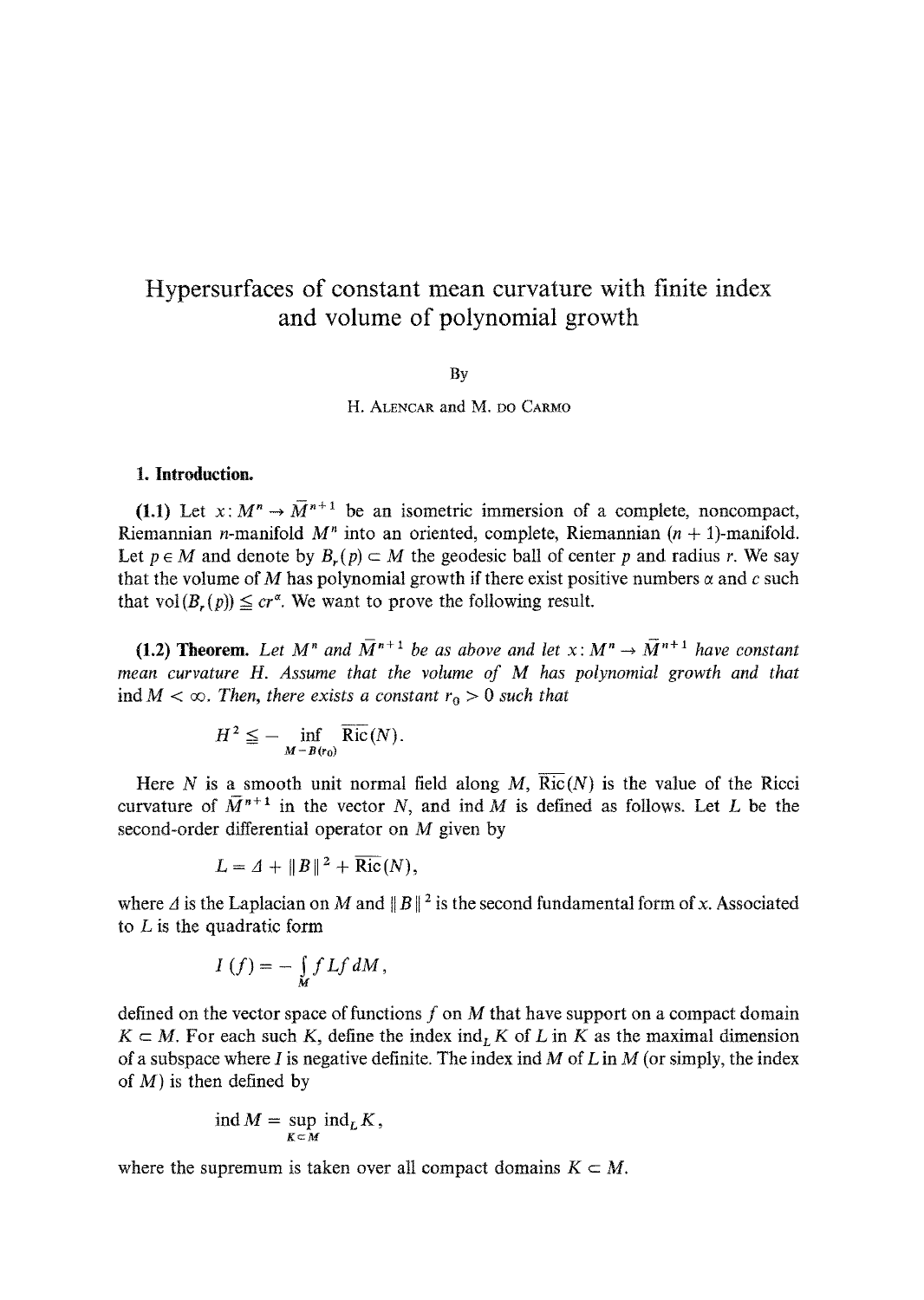One may also consider the index of the quadratic form I restricted to the subspace made up by those f's that satisfy the condition  $\int f dM = 0$ ; this will be denoted by Ind<sub>0</sub> M. However, it is easily checked that Ind  $M < \infty \Leftrightarrow \text{Ind}_0 M < \infty$ , so in the statement of Theorem (1.2) it is immaterial whether one takes  $\text{Ind}_{\Omega} M$  or  $\text{Ind}_{\Omega} M$ .

Theorem (1.2) has many interesting consequences. The Corollary below shows that if the Ricci curvature of  $\overline{M}^{n+1}$  is nonnegative, any complete noncompact hypersurface of constant mean curvature with finite index and volume of polynomial growth is minimal.

(1.3) Corollary. Let  $x: M^n \to \overline{M}^{n+1}$  be as in Theorem (1.2). Assume, in addition, that  $\overline{{\rm Ric}} \geq 0$ . *Then*  $H \equiv 0$ .

P r o o f. Since  $\inf_{M-B(r_0)}$  Ric $(N) = \beta \ge 0$ , we obtain from Theorem (1.2) that  $H^2 \le -\beta$ . Thus,  $\beta = 0$  and  $H \equiv 0$ .

Corollary (1.3) should be compared with a similar recent result of Cheung [1]. His proof is entirely different from ours and he needs the following additional hypothesis to obtain the same result: a) x is proper; b)  $\overline{M}^{n+1}$  has bounded geometry, in the sense that the sectional curvature is bounded from above and the injectivity radius is bounded from below; c) the growth condition for the volume takes the (slightly stronger) form

 $\sup_r \frac{\text{vol}(B_p(r))}{r^n} < \infty$ .

(1.4) R e m a r k. In the case  $\overline{M}^{n+1} = R^{n+1}$ , Corollary (1.3) generalizes a theorem of Chern [2] that complete graphs M in  $R^{n+1}$  with constant mean curvature are minimal. This follows from the facts that such graphs are strongly stable (i.e., ind  $M = 0$ ) and the volume of M grows polynomially. This also shows that the finiteness of the index and the polynomial growth of  $vol(M)$  are sufficient for the conclusion of Chern's theorem.

(1.5) Corollary. Let  $x: M^n \to \overline{M}^{n+1}$  be as in Theorem (1.2). Assume in addition that  $\overrightarrow{Ric} \leq 0$  *and that* inf  $\overrightarrow{Ric} = -\delta$ ,  $\delta > 0$ . *Then*  $H^2 \leq \delta$ ; in particular, if  $\overrightarrow{M}^{n+1}$  is the hyperbol*ic space*  $H^{n+1}(-1)$  *with constant sectional curvature*  $-1$ *, then*  $H^2 \le 1$ *.* 

(1.6) Remark. The condition that ind  $M < \infty$  is certainly necessary for Theorem (1.2) as shown by the examples of the embedded Delaunay surfaces in  $R^3$ : they have infinite index and their volumes grow linearly.

## 2. Proof of Theorem (1.2).

(2.1) Fix a point  $p \in M$  and denote by  $B(r)$  the geodesic ball in M of center p and radius r. Let  $r_0 > 0$  be a constant and denote by  $A(r_0, r) = B(r) - B(r_0)$ . We recall that the first eigenvalue  $\lambda_1(A(r_0, r))$  is defined as the smallest  $\lambda$  that satisfies

$$
(2.2) \t\t d g + \lambda (A(r_0, r)) g = 0,
$$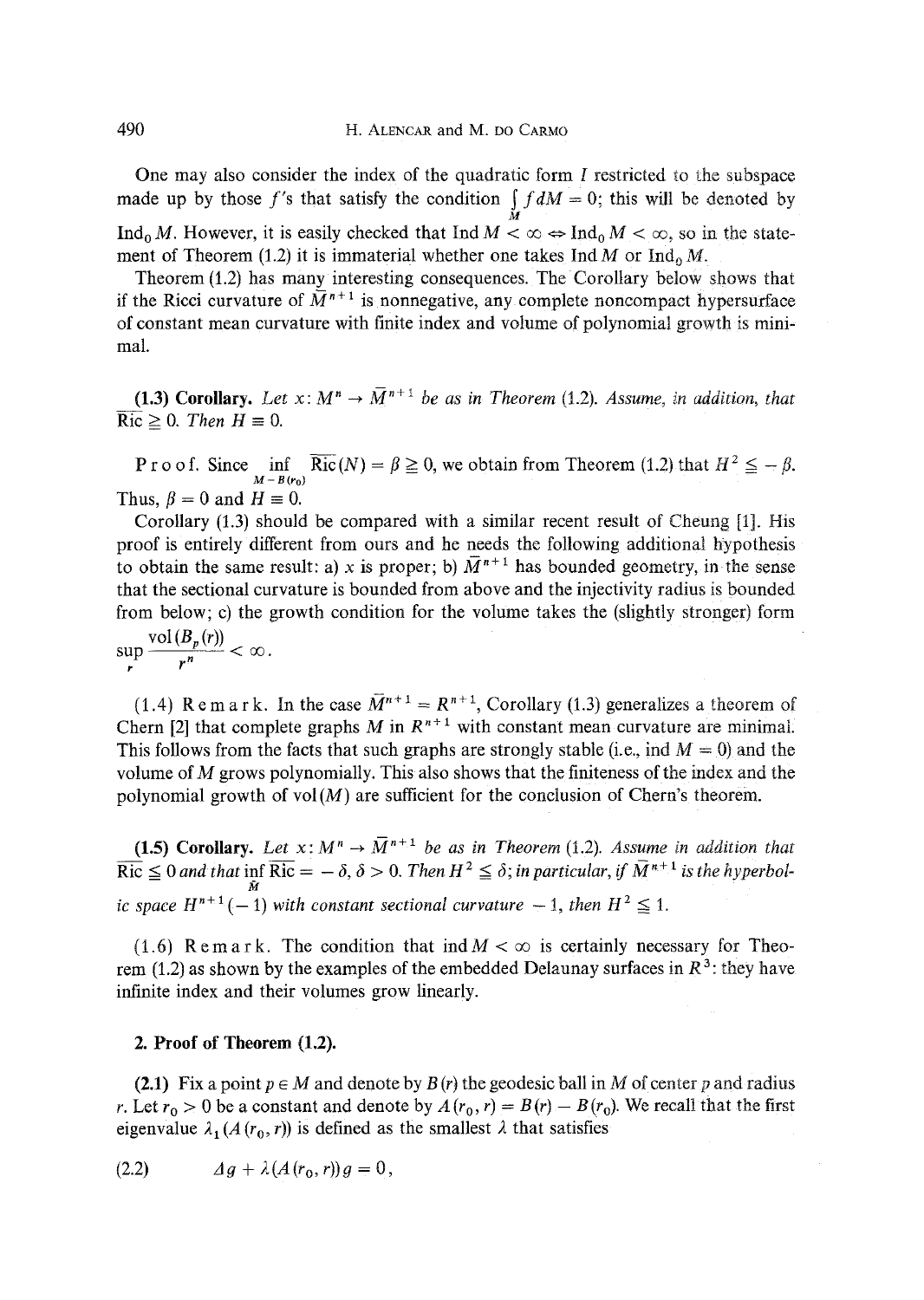for some nonzero function g on M with  $g(\partial A) = 0$ . The first eigenvalue of  $M - B(r_0)$  will be defined by

$$
\lambda_1(M - B(r_0)) = \inf_{r > r_0} \lambda_1(A(r_0, r)).
$$

The following lemma is essentially due to Cheng and Yau ([3], Corollary 1, p. 345).

(2.3) Lemma. *Let u be a positive smooth function defined on a Riemannian manifold M, and let*  $r_0 > 0$  *be a constant. Then* 

$$
\lambda_1(M - B(r_0)) \geq \inf_{M - B(r_0)} \left( -\frac{\Delta u}{u} \right).
$$

P r o o f. From [3], Theorem 4, we have that

$$
\inf_{x \in A(r_0,r)} \left\{ \frac{Ag}{g} - \frac{Au}{u} \right\} < 0,
$$

where  $g \ge 0$  is a smooth function on  $A = A(r_0, r)$  with  $(g(\partial A) = 0$  that satisfies (2.2) for  $\lambda = \lambda_1$ . Therefore,

$$
\inf_{x\in A(r_0,r)}\left\{-\lambda_1(A(r_0,r))-\frac{\Delta u}{u}\right\}<0.
$$

Thus

$$
\lambda_1(A(r_0, r)) > \inf_{x \in A(r_0, r)} \left( -\frac{\Delta u}{u} \right)
$$

and, by taking the infimum for  $r > r_0$ , the lemma follows.

(2.4) Lemma. *Assume that the volume of a Riemannian manifold M has polynomial growth, and let*  $r_0 > 0$  *be a constant. Then* 

$$
\lambda_1(M-B(r_0))=0.
$$

P r o o f. Let r be the distance function from the point  $p \in M$ . Fix a number  $r_1 > r_0$ , and define a radial function  $f: B(r_1) \to \mathbb{R}$  by

$$
f(r) = \begin{cases} = 0, & 0 \le r \le r_0 \\ = r - r_0, & r_0 \le r \le r_0 + \frac{1}{8}r_1 \\ = \frac{1}{8}r_1, & r_0 + \frac{1}{8}r_1 \le r \le \frac{7}{8}r_1 \\ = r_1 - r, & \frac{7}{8}r_1 \le r \le r_1. \end{cases}
$$

It is well-known that

$$
\lambda_1(A(r_0, r_1)) \leq \frac{\int_{A(r_0, r_1)} |\nabla f|^2 dM}{\int_{A(r_0, r_1)} f^2 dM}.
$$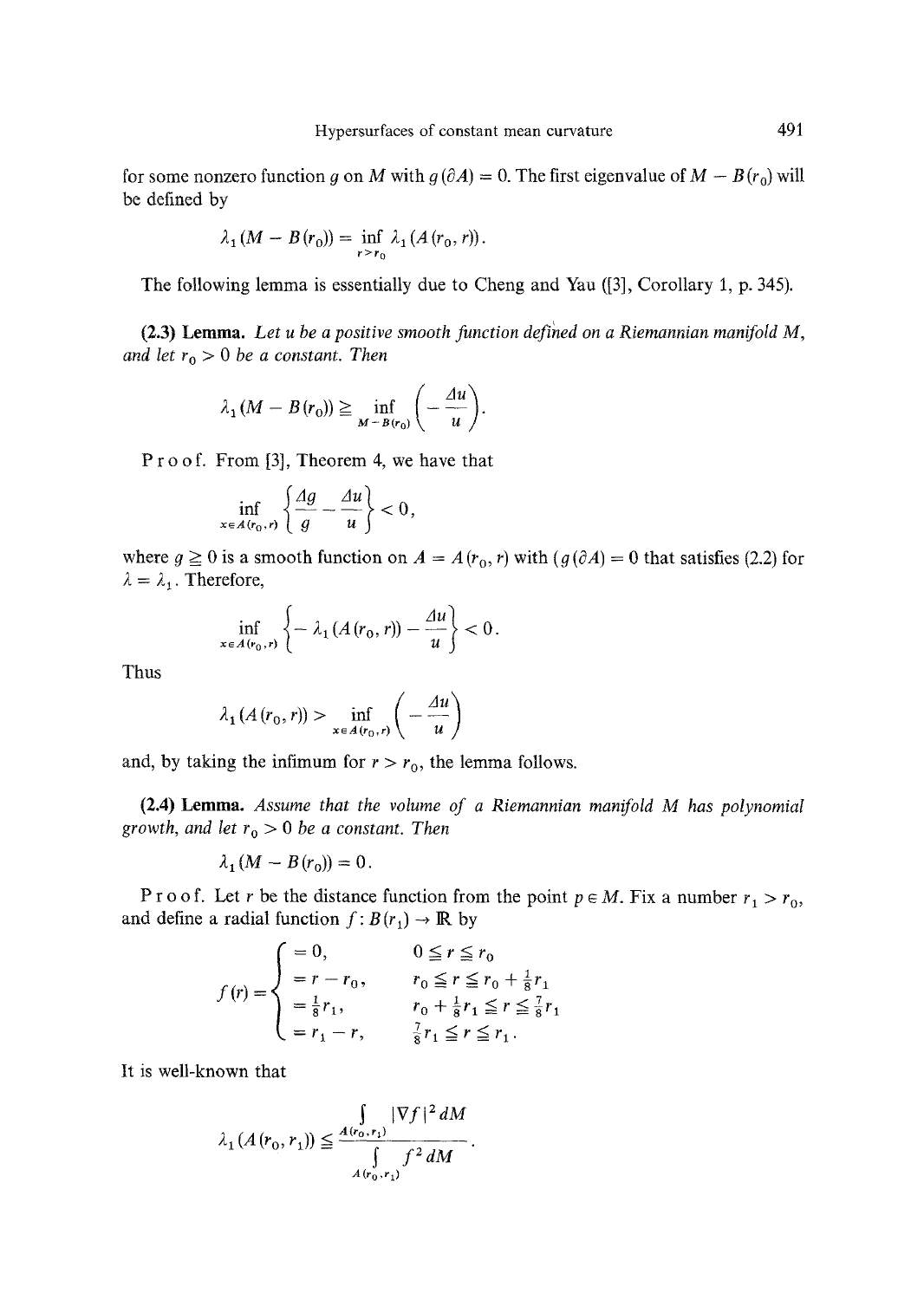By using the special form of  $f$ , we easily see that

$$
(2.5) \qquad \frac{1}{64}r_1^2\lambda_1(A(r_0,r_1))\leq \frac{V(A(r_0,r_1))}{V(A(r_0+\frac{1}{8}r_1,\frac{7}{8}r_1))}=\frac{V(B(r_1))-V(B(r_0))}{V(B(\frac{7}{8}r_1))-V(B(r_0+\frac{1}{8}r_1))},
$$

where by  $V(\cdot)$  we mean the volume of the enclosed set.

Now, observe that if  $r < s$  then  $\lambda_1(A(r_0, r)) > \lambda_1(A(r_0, s))$ . Thus, for all sequences  ${r_i}, r_i < r_{i+1}, r_i \to \infty$ ,

$$
\lim_{r_i} \lambda_1(A(r_0,r_i))
$$

exists. So, by (2.5), if we prove that for some sequence  $\{r_i\}$ ,  $r_i \rightarrow \infty$ , the expression

$$
(2.6) \t\t V(B(r_i)) - V(B(r_0)) \t\t V(B(\frac{7}{8}r_i)) - V(B(r_0 + \frac{1}{8}r_i)) , \quad r_i \to \infty ,
$$

is bounded, then  $\lim_{t \to 1} \lambda_1(A(r_0, r_i)) = 0$  for this sequence, hence for all others. Therefore  $\lambda_1 (M - B(r_0)) = 0$  and this will prove the Lemma.

To prove this, we use the fact the volume of  $M$  has polynomial growth, i.e., there exist positive numbers c and  $\alpha$  such that  $V(B(r)) \leq cr^{\alpha}$ . Therefore  $V(B(r))/r^{\alpha} \leq c$ , and we can choose a sequence  $\{r_i\}$ ,  $r_i \rightarrow \infty$ , such that

$$
\lim_{r_i} \frac{V(B(r_i))}{r_i^{\alpha}} = c.
$$

Consider this sequence  $\{r_i\}$ , and notice that

$$
\lim_{r_i} \frac{V(B(kr_i))}{r_i^{\alpha}} = k^{\alpha} c, \quad k > 0.
$$

Therefore,

$$
\lim_{r_i \to \infty} \frac{V(B(r_i))}{r_i^{\alpha}} = c, \quad \lim_{r_i \to \infty} \frac{V(B(r_0))}{r_i^{\alpha}} = 0,
$$
\n
$$
\lim_{r_i \to \infty} \frac{V(B(\frac{7}{8}r_i))}{r_i^{\alpha}} = \left(\frac{7}{8}\right)^{\alpha} c.
$$

Observe now that if we choose  $r_i$  so that  $r_0 < (\frac{3}{4} - \varepsilon)r_1$ , for some  $\varepsilon > 0$ , we obtain that

$$
r_0 + \frac{1}{8}r_i < (\frac{7}{8} - \varepsilon)r_i, \quad i = 1, ...,
$$

which implies that

$$
V(B(r_0+\tfrac{1}{8}r_i)) < V(B((\tfrac{7}{8}-\varepsilon)r_i)),
$$

hence

$$
\frac{V(B(r_0+\frac{1}{8}r_i))}{r_i^{\alpha}} \leq \lim_{r_i \to \infty} \frac{V(B((\frac{7}{8}-\varepsilon)r_i))}{r_i^{\alpha}} = \left(\frac{7}{8}-\varepsilon\right)^{\alpha}c.
$$